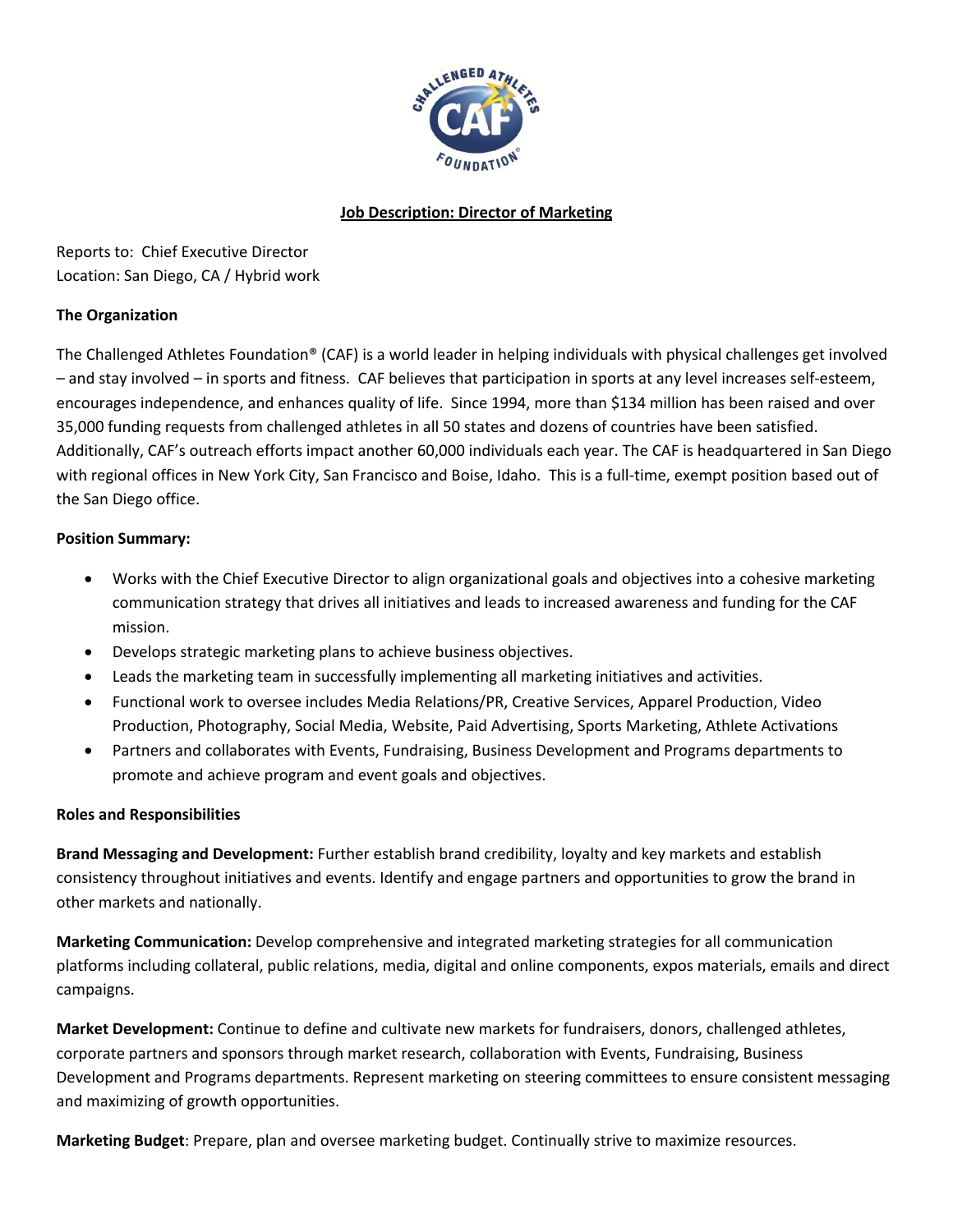**Marketing Department Management:** Oversee successful delivery on CAF strategic plan and marketing goals. Lead ontime execution of marketing deliverables to include developing and producing creative and effective marketing collateral, CAF apparel, videos, expos, direct mail campaigns, creating and distributing print newsletters and annual reports.

**PR, Media, Influencer Outreach:** Develop relationships with journalists nationally and in key regions. Produce press releases and distribute on newswires and to the media.

**Event Production:** Develop event themes and narratives. Identify high-impact stories to tell. Provide Event staff support with script writing, production and run of show. Oversee all creative for event production.

**Promotion and Communication**: Produce quality communications both written and verbal that deliver CAF's message clearly and effectively. Communications to include info kit, newsletter content, press releases, athlete bios, spokesperson scripts, appeal letters and promotional pieces. Work with Events, Fundraising, Business Development and Programs departments to create collateral and promotions. Effectively communicate the mission of CAF across all efforts.

# **Skills and Abilities**

**Strong leadership skills:** Must be able to effectively manage the marketing team in a fast-paced environment.

**Project management proficiency:** A self-motivated, organized marketer with attention-to-detail will succeed in this position. Prioritization is highly important, along with the ability to successfully manage projects from initiation to completion with a calm demeanor and little oversight. Must also have the ability to multitask and be able to provide assistance with last minute projects when necessary. Respect for deadlines and project budgets are paramount.

**Strong communication skills:** Strong writing skills that can fluctuate from PR to ad copy, to web content, to social media are a requirement. Ability to speak in public or to the media is necessary. Professional, friendly and outgoing disposition with a willingness to represent CAF at events is desired. Strong interpersonal skills and the ability to work respectfully alongside the internal teams, as well external partners is a must.

**Thought Leadership:** Willingness to develop new concepts and ideas, along with executional plans for integration into CAF marketing plan and strategic objectives.

**Organization and Detail Orientation***:* Advanced Project Management and organizational skills and the ability to prioritize and handle multiple tasks concurrently with responsible follow-through and effective communication to internal and external team members is required.

**Commitment to the CAF Mission:** Must see CAF as a societal mission and be committed to the objectives, goals and programs of the organization. To be effective in dealing with vendors, sponsors, partners and athletes we serve, the Director of Marketing must see his/her role in the organization as a calling to maintain and enhance CAF's reputation and brand through effective and respectful communications and the delivery of quality products and services. And with this commitment, be a visible and engaging spokesperson for CAF.

**Ability to Travel:** Director of Marketing must frequently travel to attend and work expos at various partner and fundraising events.

#### **Education and Experience**

A Bachelor's degree or MBA is required with a major in Business Administration or Marketing.